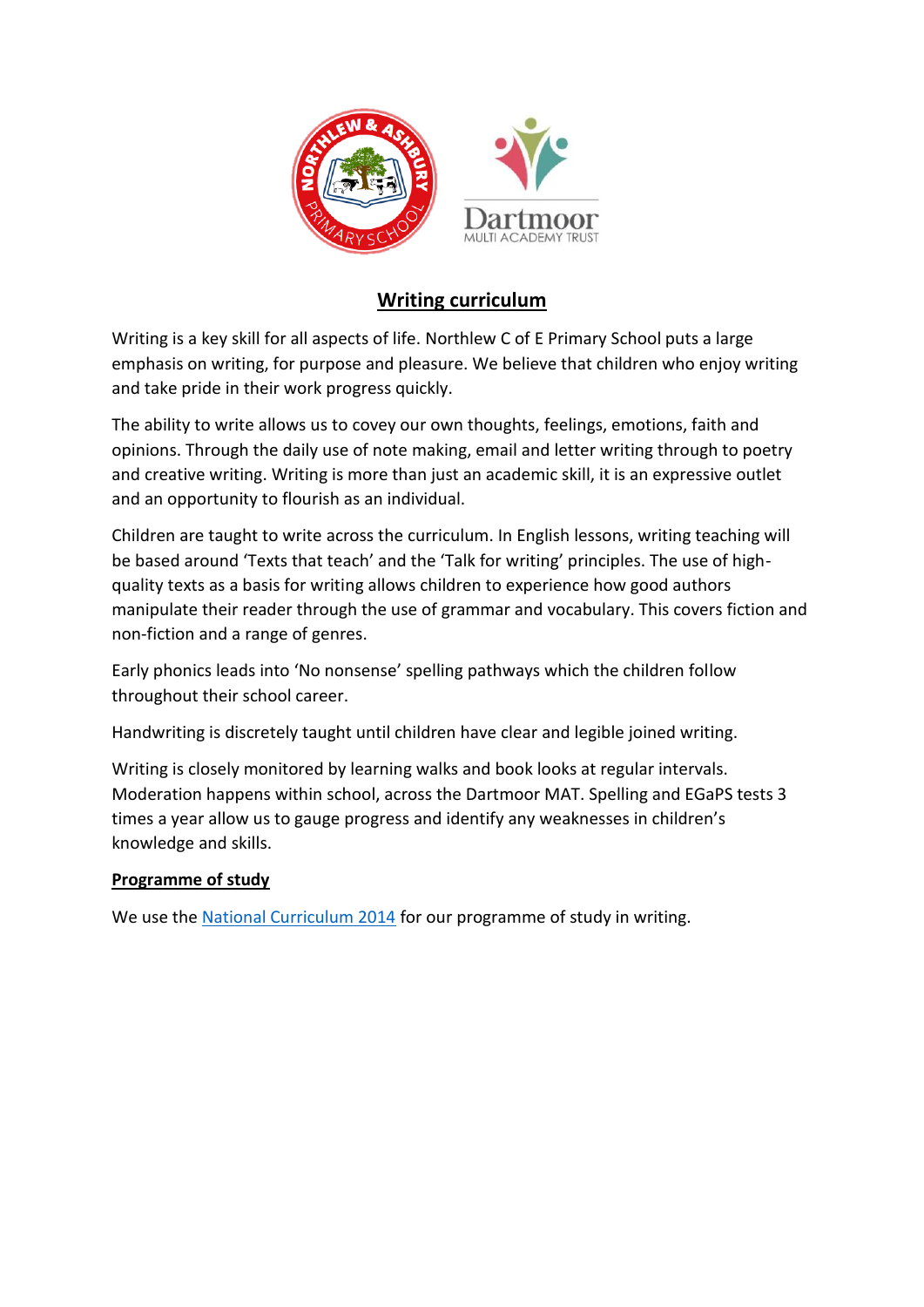## **Writing progression**

|                      |             | Year 1                                                                                                                                                                                                                                                                                                                                                                                                                                                                                                                                                                                                        | Year <sub>2</sub>                                                                                                                                                                                                                                                                                                                                                                                                                                                                                                                                                                                                                                    | Year 3/4                                                                                                                                                                                                                                                                                                                                                                                                                                                                                                                                                                                                    | Year 5/6                                                                                                                                                                                                                                                                                                                                                                                                                                                                                                                                                                                                                                                                   |
|----------------------|-------------|---------------------------------------------------------------------------------------------------------------------------------------------------------------------------------------------------------------------------------------------------------------------------------------------------------------------------------------------------------------------------------------------------------------------------------------------------------------------------------------------------------------------------------------------------------------------------------------------------------------|------------------------------------------------------------------------------------------------------------------------------------------------------------------------------------------------------------------------------------------------------------------------------------------------------------------------------------------------------------------------------------------------------------------------------------------------------------------------------------------------------------------------------------------------------------------------------------------------------------------------------------------------------|-------------------------------------------------------------------------------------------------------------------------------------------------------------------------------------------------------------------------------------------------------------------------------------------------------------------------------------------------------------------------------------------------------------------------------------------------------------------------------------------------------------------------------------------------------------------------------------------------------------|----------------------------------------------------------------------------------------------------------------------------------------------------------------------------------------------------------------------------------------------------------------------------------------------------------------------------------------------------------------------------------------------------------------------------------------------------------------------------------------------------------------------------------------------------------------------------------------------------------------------------------------------------------------------------|
|                      |             | Spelling (see English Appendix 1,<br><b>NC 2014)</b>                                                                                                                                                                                                                                                                                                                                                                                                                                                                                                                                                          | Spelling (see English Appendix 1,<br><b>NC 2014)</b>                                                                                                                                                                                                                                                                                                                                                                                                                                                                                                                                                                                                 | Spelling (see English Appendix 1,<br><b>NC 2014)</b>                                                                                                                                                                                                                                                                                                                                                                                                                                                                                                                                                        | Spelling (see English Appendix 1,<br><b>NC 2014)</b>                                                                                                                                                                                                                                                                                                                                                                                                                                                                                                                                                                                                                       |
|                      |             | Pupils should be taught to:                                                                                                                                                                                                                                                                                                                                                                                                                                                                                                                                                                                   | Pupils should be taught to:                                                                                                                                                                                                                                                                                                                                                                                                                                                                                                                                                                                                                          | Pupils should be taught to:                                                                                                                                                                                                                                                                                                                                                                                                                                                                                                                                                                                 | Pupils should be taught to:                                                                                                                                                                                                                                                                                                                                                                                                                                                                                                                                                                                                                                                |
| <mark>Writing</mark> | anscription | $\bullet$ spell:<br>words containing each of<br>$\circ$<br>the 40+ phonemes<br>already taught<br>common exception words<br>$\circ$<br>the days of the week<br>$\circ$<br>• name the letters of the<br>alphabet:<br>naming the letters of the<br>$\circ$<br>alphabet in order<br>using letter names to<br>$\circ$<br>distinguish between<br>alternative spellings of<br>the same sound<br>• add prefixes and suffixes:<br>using the spelling rule for<br>$\circ$<br>adding -s or -es as the<br>plural marker for nouns<br>and the third person<br>singular marker for verbs<br>using the prefix un-<br>$\circ$ | • spell by:<br>segmenting spoken words<br>$\circ$<br>into phonemes and<br>representing these by<br>graphemes, spelling many<br>correctly<br>learning new ways of<br>$\circ$<br>spelling phonemes for<br>which one or more<br>spellings are already<br>known, and learn some<br>words with each spelling,<br>including a few common<br>homophones<br>learning to spell common<br>$\circ$<br>exception words ?<br>learning to spell more<br>words with contracted<br>forms<br>learning the possessive<br>$\circ$<br>apostrophe (singular) [for<br>example, the girl's book]<br>distinguishing between<br>$\circ$<br>homophones and near-<br>homophones | • use further prefixes and suffixes<br>and understand how to add them<br>(English Appendix 1)<br>• spell further homophones<br>• spell words that are often<br>misspelt (English Appendix 1)<br>• place the possessive apostrophe<br>accurately in words with regular<br>plurals [for example, girls', boys']<br>and in words with irregular plurals<br>[for example, children's]<br>• use the first two or three letters<br>of a word to check its spelling in a<br>dictionary<br>• write from memory simple<br>sentences, dictated by the<br>teacher, that include words and<br>punctuation taught so far | • use further prefixes and suffixes<br>and understand the guidance for<br>adding them<br>• spell some words with 'silent'<br>letters, e.g. knight, psalm, solemn<br>• continue to distinguish between<br>homophones and other words<br>which are often confused<br>• use knowledge of morphology<br>and etymology in spelling and<br>understand that the spelling of<br>some words needs to be learnt<br>specifically, as listed in English<br>Appendix 1<br>• use dictionaries to check the<br>spelling and meaning of words<br>• use the first three or four letters<br>of a word to check spelling,<br>meaning or both of these in a<br>dictionary<br>• use a thesaurus |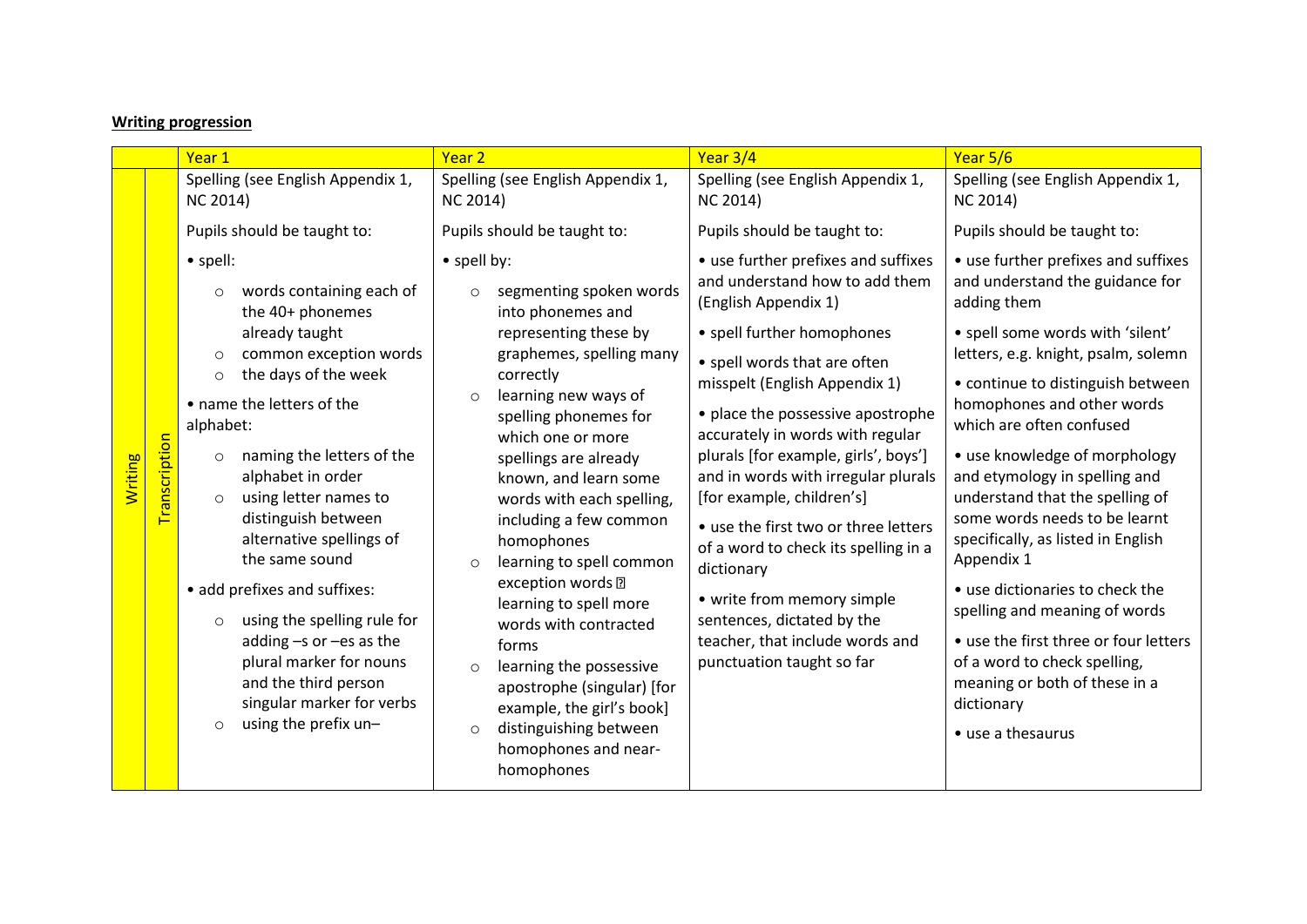|  | using $-$ ing, $-$ ed, $-$ er and $-$<br>$\circ$<br>est where no change is<br>needed in the spelling of<br>root words (e.g. helping,<br>helped, helper)<br>• apply simple spelling rules and<br>guidelines, as listed in English<br>Appendix<br>• write from memory simple<br>sentences dictated by the teacher<br>that include words using the GPCs<br>and common exception words<br>taught so far | • add suffixes to spell longer<br>words, e.g. -ment, -ness, -ful, -<br>$less, -ly$<br>• apply spelling rules and<br>guidelines, listed in Appendix 1<br>• write from memory simple<br>sentences dictated by the teacher<br>that include words using GPCs,<br>common exception words and<br>punctuation taught so far |  |  |
|--|-----------------------------------------------------------------------------------------------------------------------------------------------------------------------------------------------------------------------------------------------------------------------------------------------------------------------------------------------------------------------------------------------------|----------------------------------------------------------------------------------------------------------------------------------------------------------------------------------------------------------------------------------------------------------------------------------------------------------------------|--|--|
|--|-----------------------------------------------------------------------------------------------------------------------------------------------------------------------------------------------------------------------------------------------------------------------------------------------------------------------------------------------------------------------------------------------------|----------------------------------------------------------------------------------------------------------------------------------------------------------------------------------------------------------------------------------------------------------------------------------------------------------------------|--|--|

|                      |                    | Year 1                                                                                                                                                                                                                                                                                                                                                                                                 | Year 2                                                                                                                                                                                                                                                                                                                                                                                                                                                                           | Year $3/4$                                                                                                                                                                                                                                                                                                                                                                                                                                                          | Year 5/6                                                                                                                                                                                                                                                                                                                     |
|----------------------|--------------------|--------------------------------------------------------------------------------------------------------------------------------------------------------------------------------------------------------------------------------------------------------------------------------------------------------------------------------------------------------------------------------------------------------|----------------------------------------------------------------------------------------------------------------------------------------------------------------------------------------------------------------------------------------------------------------------------------------------------------------------------------------------------------------------------------------------------------------------------------------------------------------------------------|---------------------------------------------------------------------------------------------------------------------------------------------------------------------------------------------------------------------------------------------------------------------------------------------------------------------------------------------------------------------------------------------------------------------------------------------------------------------|------------------------------------------------------------------------------------------------------------------------------------------------------------------------------------------------------------------------------------------------------------------------------------------------------------------------------|
| <mark>Writing</mark> | <b>Handwriting</b> | • sit correctly at a table, holding a<br>pencil comfortably and correctly<br>• begin to form lower-case letters<br>in the correct direction, starting<br>and finishing in the right place<br>• form capital letters<br>$\bullet$ form digits 0-9<br>• understand which letters belong<br>to which handwriting 'families'<br>(i.e. letters that are formed in<br>similar ways) and to practise<br>these | • form lower-case letters of the<br>correct size relative to one<br>another<br>• start using some of the diagonal<br>and horizontal strokes needed to<br>join letters and understand which<br>letters, when adjacent to one<br>another, are best left unjoined<br>• write capital letters and digits of<br>the correct size, orientation and<br>relationship to one another and<br>to lower case letters<br>• use spacing between words that<br>reflects the size of the letters | • use the diagonal and horizontal<br>strokes that are needed to join<br>letters and understand which<br>letters, when adjacent to one<br>another, are best left unjoined<br>• increase the legibility,<br>consistency and quality of their<br>handwriting, e.g. by ensuring that<br>the downstrokes of letters are<br>parallel and equidistant; that lines<br>of writing are spaced sufficiently<br>so that the ascenders and<br>descenders of letters do not touch | • write legibly, fluently and with<br>increasing speed by:<br>choosing which shape of a<br>$\Omega$<br>letter to use when given<br>choices and deciding, as<br>part of their personal<br>style, whether or not to<br>join specific letters<br>choosing the writing<br>$\circ$<br>implement that is best<br>suited for a task |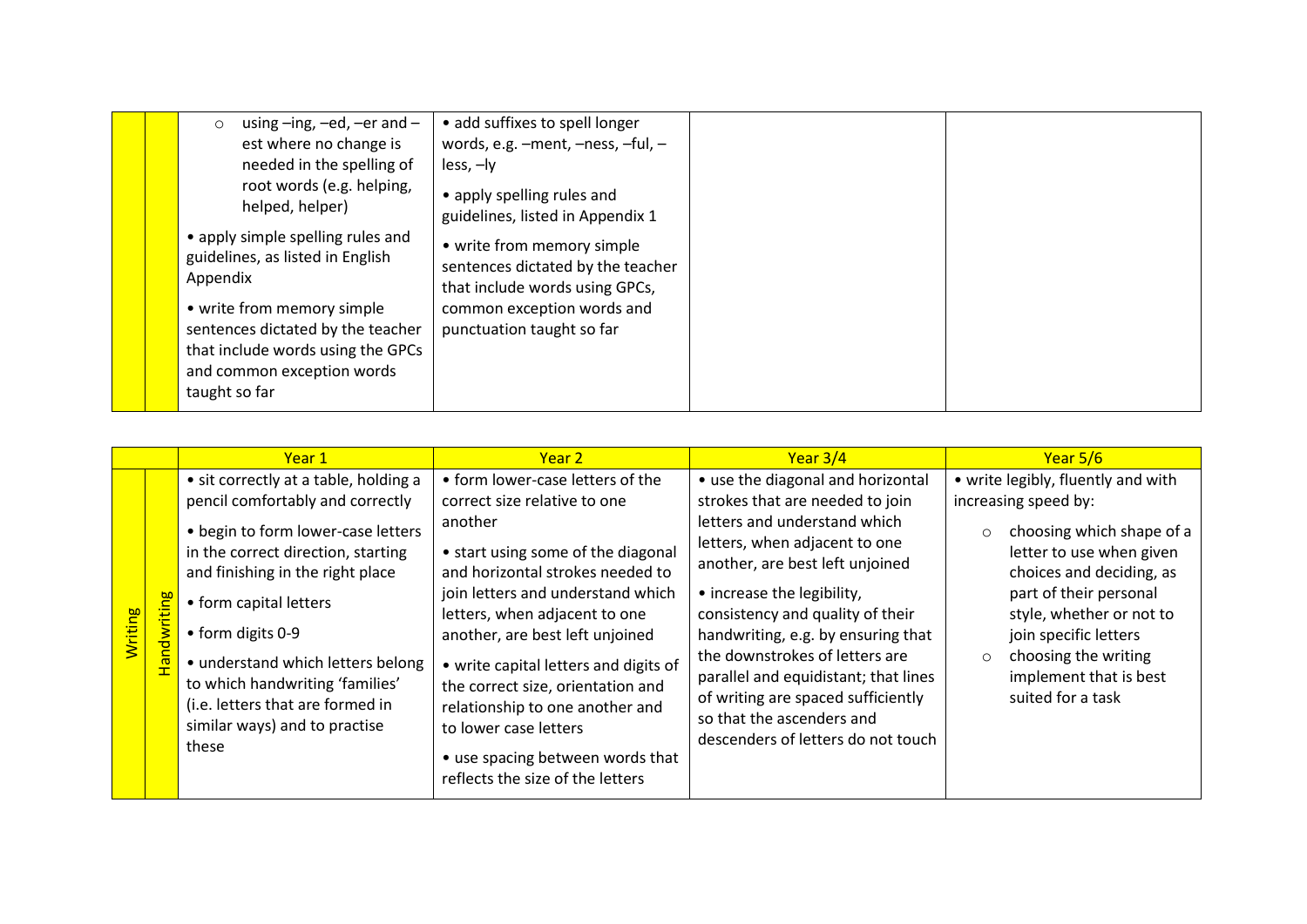|                |             | Year 1                                                                                                                                                                                                                                                                                                                                                                                                                                         | Year <sub>2</sub>                                                                                                                                                                                                                                                                                                                                                                                                                                                                                                                                                              | Year 3/4                                                                                                                                                                                                                                                                                                                                                                                                                                                                                                                                                                                                                                                                                              | Year 5/6                                                                                                                                                                                                                                                                                                                                                                                                                                                                                                                                                                                                                                                                                                                                                 |
|----------------|-------------|------------------------------------------------------------------------------------------------------------------------------------------------------------------------------------------------------------------------------------------------------------------------------------------------------------------------------------------------------------------------------------------------------------------------------------------------|--------------------------------------------------------------------------------------------------------------------------------------------------------------------------------------------------------------------------------------------------------------------------------------------------------------------------------------------------------------------------------------------------------------------------------------------------------------------------------------------------------------------------------------------------------------------------------|-------------------------------------------------------------------------------------------------------------------------------------------------------------------------------------------------------------------------------------------------------------------------------------------------------------------------------------------------------------------------------------------------------------------------------------------------------------------------------------------------------------------------------------------------------------------------------------------------------------------------------------------------------------------------------------------------------|----------------------------------------------------------------------------------------------------------------------------------------------------------------------------------------------------------------------------------------------------------------------------------------------------------------------------------------------------------------------------------------------------------------------------------------------------------------------------------------------------------------------------------------------------------------------------------------------------------------------------------------------------------------------------------------------------------------------------------------------------------|
|                |             | Pupils should be taught to:                                                                                                                                                                                                                                                                                                                                                                                                                    | Pupils should be taught to:                                                                                                                                                                                                                                                                                                                                                                                                                                                                                                                                                    | Pupils should be taught to:                                                                                                                                                                                                                                                                                                                                                                                                                                                                                                                                                                                                                                                                           | Pupils should be taught to:                                                                                                                                                                                                                                                                                                                                                                                                                                                                                                                                                                                                                                                                                                                              |
|                |             | • write sentences by:<br>saying out loud<br>$\circ$                                                                                                                                                                                                                                                                                                                                                                                            | • develop positive attitudes<br>towards and stamina for                                                                                                                                                                                                                                                                                                                                                                                                                                                                                                                        | • plan their writing by:<br>discussing writing similar<br>$\circ$                                                                                                                                                                                                                                                                                                                                                                                                                                                                                                                                                                                                                                     | • plan their writing by:<br>identifying the audience for and<br>$\circ$                                                                                                                                                                                                                                                                                                                                                                                                                                                                                                                                                                                                                                                                                  |
| <b>Writing</b> | Composition | what they are<br>going to write<br>about<br>composing a<br>$\circ$<br>sentence orally<br>before writing it<br>sequencing<br>$\circ$<br>sentences to form<br>short narratives<br>re-reading what<br>$\circ$<br>they have written<br>to check that it<br>makes sense<br>· discuss what they have<br>written with the teacher or<br>other pupils<br>• read aloud their writing<br>clearly enough to be heard<br>by their peers and the<br>teacher | writing by:<br>writing narratives<br>$\circ$<br>about personal<br>experiences and those<br>of others (real and<br>fictional)<br>writing about real<br>$\circ$<br>events<br>writing poetry<br>$\circ$<br>writing for different<br>$\Omega$<br>purposes<br>• consider what they are going<br>to write before beginning by:<br>planning or saying out<br>$\circ$<br>loud what they are<br>going to write about<br>writing down ideas<br>$\circ$<br>and/or key words,<br>including new<br>vocabulary<br>encapsulating what<br>$\circ$<br>they want to say,<br>sentence by sentence | to that which they are<br>planning to write in order<br>to understand and learn<br>from its structure,<br>vocabulary and grammar<br>discussing and recording<br>$\circ$<br>idea<br>draft and write by:<br>$\circ$<br>composing and<br>rehearsing sentences<br>orally (including<br>dialogue), progressively<br>building a varied and rich<br>vocabulary and an<br>increasing range of<br>sentence structures (See<br>English Appendix 2)<br>organising paragraphs<br>$\circ$<br>around a theme<br>in narratives, creating<br>$\circ$<br>settings, characters and<br>plot <b>?</b> in non-narrative<br>material, using simple<br>organisational devices<br>(for examples headings<br>and sub-headings) | purpose of the writing, selecting the<br>appropriate form and using other<br>similar writing as models for their<br>own<br>noting and developing initial ideas,<br>$\circ$<br>drawing on reading and research<br>where necessary<br>in writing narratives, considering<br>$\circ$<br>how authors have developed<br>characters and settings in what they<br>have read, listened to or seen<br>performed<br>• draft and write by:<br>selecting appropriate grammar and<br>vocabulary, understanding how such<br>choices can change and enhance<br>meaning<br>in narratives, describing settings,<br>$\circ$<br>characters and atmosphere and<br>integrating dialogue to convey<br>character and advance the action<br>précising longer passages<br>$\circ$ |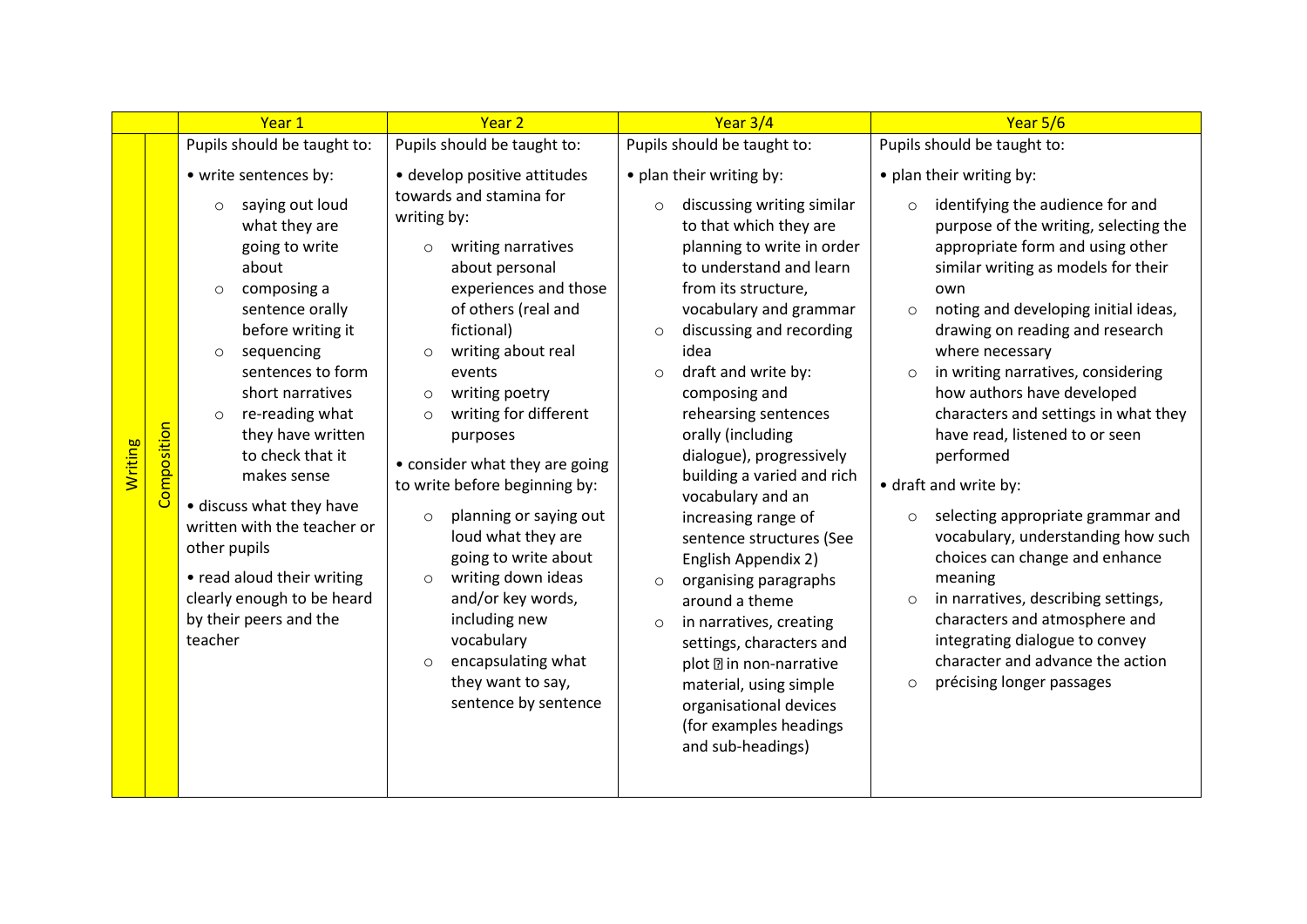|                      |                        | • make simple additions,                                                                                                                                                                                                                                                                                                                                                                                                                                                                                                                                                                          | • evaluate and edit by:                                                                                                                                                                                                                                                                                                                                                                                                                                                                              | using a wide range of devices to<br>$\circ$                                                                                                                                                                                                                                                                                                                                                                                                                                                                                                                                                                                                                                                                                                                                                                                                                                                                                           |
|----------------------|------------------------|---------------------------------------------------------------------------------------------------------------------------------------------------------------------------------------------------------------------------------------------------------------------------------------------------------------------------------------------------------------------------------------------------------------------------------------------------------------------------------------------------------------------------------------------------------------------------------------------------|------------------------------------------------------------------------------------------------------------------------------------------------------------------------------------------------------------------------------------------------------------------------------------------------------------------------------------------------------------------------------------------------------------------------------------------------------------------------------------------------------|---------------------------------------------------------------------------------------------------------------------------------------------------------------------------------------------------------------------------------------------------------------------------------------------------------------------------------------------------------------------------------------------------------------------------------------------------------------------------------------------------------------------------------------------------------------------------------------------------------------------------------------------------------------------------------------------------------------------------------------------------------------------------------------------------------------------------------------------------------------------------------------------------------------------------------------|
| <mark>Writing</mark> | Cont.<br>Comprehension | revisions and corrections to<br>their own writing by:<br>evaluating their<br>$\circ$<br>writing with the<br>teacher and other<br>pupils<br>re-reading to check<br>$\circ$<br>that their writing<br>makes sense and that<br>verbs to indicate time<br>are used correctly and<br>consistently, including<br>verbs in the<br>continuous form<br>proof-reading to check<br>$\circ$<br>for errors in spelling,<br>grammar and<br>punctuation (e.g. ends<br>of sentences<br>punctuated correctly)<br>• read aloud what they have<br>written with appropriate<br>intonation to make the<br>meaning clear | assessing the<br>$\circ$<br>effectiveness of their own<br>and others' writing and<br>suggesting improvements<br>proposing changes to<br>$\circ$<br>grammar and vocabulary<br>to improve consistency,<br>including the accurate<br>use of pronouns in<br>sentences<br>• proof-read for spelling and<br>punctuation errors<br>• read aloud their own writing, to<br>a group or the whole class, using<br>appropriate intonation and<br>controlling the tone and volume<br>so that the meaning is clear | build cohesion within and across<br>paragraphs<br>using further organisational and<br>$\circ$<br>presentational devices to structure<br>text and to guide the reader (e.g.<br>headings, bullet points, underlining)<br>• evaluate and edit by:<br>assessing the effectiveness of their<br>$\circ$<br>own and others' writing<br>proposing changes to vocabulary,<br>$\circ$<br>grammar and punctuation to<br>enhance effects and clarify meaning<br>ensuring the consistent and correct<br>$\circ$<br>use of tense throughout a piece of<br>writing<br>ensuring correct subject and verb<br>$\circ$<br>agreement when using singular and<br>plural, distinguishing between the<br>language of speech and writing and<br>choosing the appropriate register<br>• proof-read for spelling and punctuation<br>errors<br>perform their own compositions,<br>using appropriate intonation, volume, and<br>movement so that meaning is clear |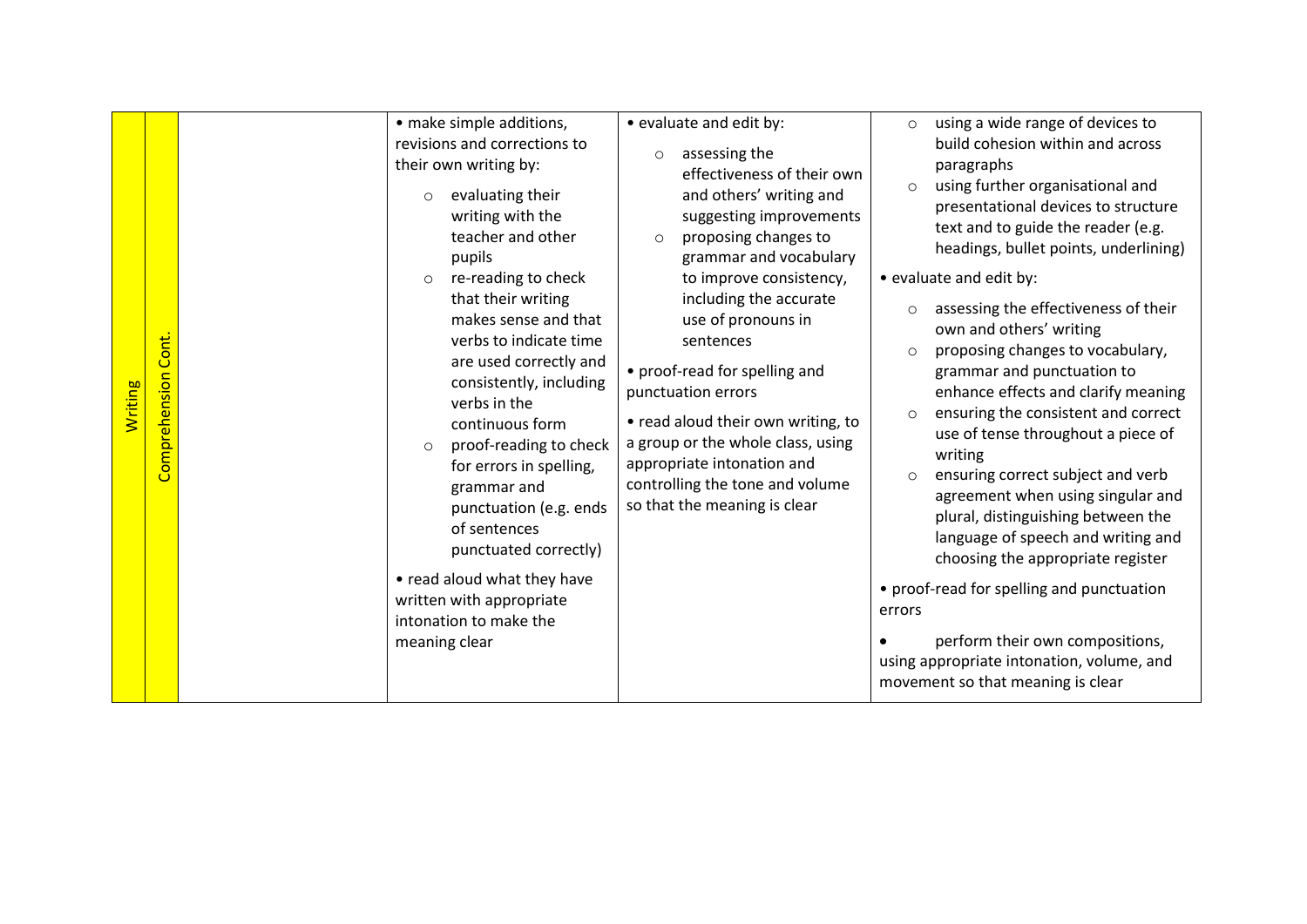|                |                                               | Year 1                                                                                                                                                                                                                                                                                                                                                                                                                                                                                   | Year <sub>2</sub>                                                                                                                                                                                                                                                                                                                                                                                                                                                                                                      | Year 3/4                                                                                                                                                                                                                                                                                                                                                                                                                                                                                                                                           | Year 5/6                                                                                                                                                                                                                                                                                                                                                                                                                                                                                                                                                                                           |
|----------------|-----------------------------------------------|------------------------------------------------------------------------------------------------------------------------------------------------------------------------------------------------------------------------------------------------------------------------------------------------------------------------------------------------------------------------------------------------------------------------------------------------------------------------------------------|------------------------------------------------------------------------------------------------------------------------------------------------------------------------------------------------------------------------------------------------------------------------------------------------------------------------------------------------------------------------------------------------------------------------------------------------------------------------------------------------------------------------|----------------------------------------------------------------------------------------------------------------------------------------------------------------------------------------------------------------------------------------------------------------------------------------------------------------------------------------------------------------------------------------------------------------------------------------------------------------------------------------------------------------------------------------------------|----------------------------------------------------------------------------------------------------------------------------------------------------------------------------------------------------------------------------------------------------------------------------------------------------------------------------------------------------------------------------------------------------------------------------------------------------------------------------------------------------------------------------------------------------------------------------------------------------|
|                |                                               | VG&P (see English Appendix 2,                                                                                                                                                                                                                                                                                                                                                                                                                                                            | VG&P (see English Appendix 2,                                                                                                                                                                                                                                                                                                                                                                                                                                                                                          | VG&P (see English Appendix 2,                                                                                                                                                                                                                                                                                                                                                                                                                                                                                                                      | VG&P (see English Appendix 2, NC 2014)                                                                                                                                                                                                                                                                                                                                                                                                                                                                                                                                                             |
|                |                                               |                                                                                                                                                                                                                                                                                                                                                                                                                                                                                          |                                                                                                                                                                                                                                                                                                                                                                                                                                                                                                                        |                                                                                                                                                                                                                                                                                                                                                                                                                                                                                                                                                    |                                                                                                                                                                                                                                                                                                                                                                                                                                                                                                                                                                                                    |
|                |                                               | Pupils should be taught to:                                                                                                                                                                                                                                                                                                                                                                                                                                                              | Pupils should be taught to:                                                                                                                                                                                                                                                                                                                                                                                                                                                                                            | Pupils should be taught to:                                                                                                                                                                                                                                                                                                                                                                                                                                                                                                                        | • develop their understanding of the                                                                                                                                                                                                                                                                                                                                                                                                                                                                                                                                                               |
| <b>Writing</b> | <b>Grammar and Punctuation</b><br>Vocabulary, | NC 2014)<br>• develop their understanding<br>of the concepts set out in<br>English Appendix 2 by:<br>leaving spaces<br>$\circ$<br>between words<br>joining words and<br>$\circ$<br>joining clauses using<br>and<br>beginning to<br>$\circ$<br>punctuate sentences<br>using a capital letter<br>and a full stop,<br>question mark or<br>exclamation mark<br>using a capital letter<br>$\circ$<br>for names of people,<br>places, the days of the<br>week, and the<br>personal pronoun 'l' | NC 2014)<br>• develop their understanding of<br>the concepts set out in English<br>Appendix 2 by:<br>learning how to use both<br>$\circ$<br>familiar and new<br>punctuation correctly<br>(see English Appendix 2),<br>including full stops,<br>capital letters,<br>exclamation marks,<br>question marks, commas<br>for lists and apostrophes<br>for contracted forms and<br>the possessive (singular)<br>• learning how to use:<br>sentences with different<br>$\Omega$<br>forms: statement,<br>question, exclamation, | <b>NC 2014)</b><br>• develop their understanding<br>of the concepts set out in<br>English Appendix 2 by:<br>extending the range of<br>$\circ$<br>sentences with more<br>than one clause by<br>using a wider range of<br>conjunctions, e.g. when,<br>if, because, although<br>using the present<br>$\circ$<br>perfect form of verbs to<br>mark relationships of<br>time and cause<br>choosing nouns or<br>$\circ$<br>pronouns appropriately<br>for clarity and cohesion<br>and to avoid repetition<br>using conjunctions,<br>$\circ$<br>adverbs and | Pupils should be taught to:<br>concepts set out in English Appendix 2<br>by:<br>recognising vocabulary and<br>$\circ$<br>structures that are appropriate<br>for formal speech and writing,<br>including subjunctive forms<br>using passive verbs to affect the<br>$\circ$<br>presentation of information in a<br>sentence<br>using the perfect form of verbs<br>$\circ$<br>to mark relationships of time<br>and cause<br>using expanded noun phrases<br>$\circ$<br>to convey complicated<br>information concisely<br>using modal verbs or adverbs to<br>$\circ$<br>indicate degrees of possibility |
|                |                                               | learning the grammar<br>$\circ$<br>for year 1 in English<br>Appendix 2<br>• use the grammatical<br>terminology in English<br>Appendix 2 in discussing their<br>writing                                                                                                                                                                                                                                                                                                                   | command<br>expanded noun phrases<br>$\circ$<br>to describe and specify,<br>e.g. the blue butterfly<br>the present and past<br>$\circ$<br>tenses correctly and<br>consistently including the<br>progressive form                                                                                                                                                                                                                                                                                                        | prepositions to express<br>time and cause<br>using fronted adverbials<br>$\circ$<br>learning the grammar<br>$\circ$<br>for years 3 and 4 in<br><b>English Appendix 2</b>                                                                                                                                                                                                                                                                                                                                                                           |                                                                                                                                                                                                                                                                                                                                                                                                                                                                                                                                                                                                    |